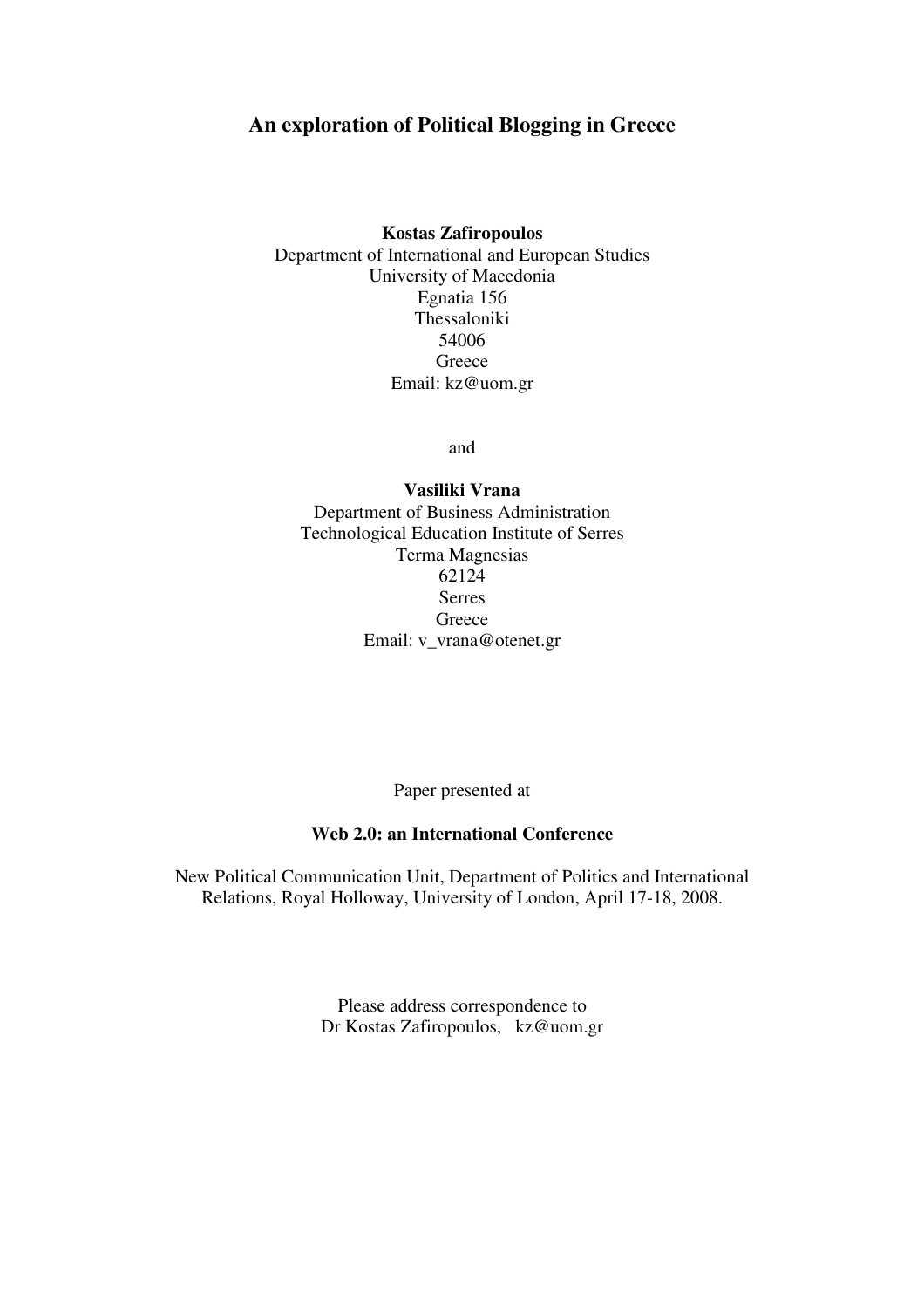## **An exploration of Political Blogging in Greece**

#### **Kostas Zafiropoulos**

Department of International and European Studies, University of Macedonia, Thessaloniki, Greece, kz@uom.gr

and

#### **Vasiliki Vrana**

Department of Business Administration Technological Education Institute of Serres, Greece, v\_vrana@otenet.gr

**Abstract.** Blogs have the advantage of speedy publication and an advantage in socially constructing interpretive frames for understanding current events. Blogs appear to play an increasingly important role as a forum of public debate, with knockon consequences for the media and for politics. In Greece where the ratio of internet users is relatively small there is however an expanding portion of bloggers who comment regularly and have the power to a certain degree and in certain circumstances to trigger off political movements. Based on the relative literature, the paper locates Greek political blogs and provides indicators of their popularity and interconnections. As a case study, the paper considers the recent debate that took place on the Web relatively to the election of PASOK's new President. Pan-Hellenic Socialist Movement (PASOK) (one of the two major parties in Greece) was defeated on the national election of September 16 2007, and this defeat brought up a major leadership crisis. Election for a new leader was held on November 11 2007. The paper examines the posts of blogs that were pros or cons the two main candidates for presidency for the period from September 16 to November 13. Using social networking theory and statistical analysis, it presents and measures blogs' connectivity, conversational patterns and variations over time. It examines the skewdeness of incoming blog links and finds the core blog groups that serve as focal points for political bloggers. The paper adds to the study of political blogs by reporting patterns of blogging and making one of the few contributions to the study of political blogging in Greece.

**Keywords:** blogs, Greece, political blogs, PASOK, links distribution, skewedness, connectivity, patterns, social networking, closeness, focal points, core groups, blog authority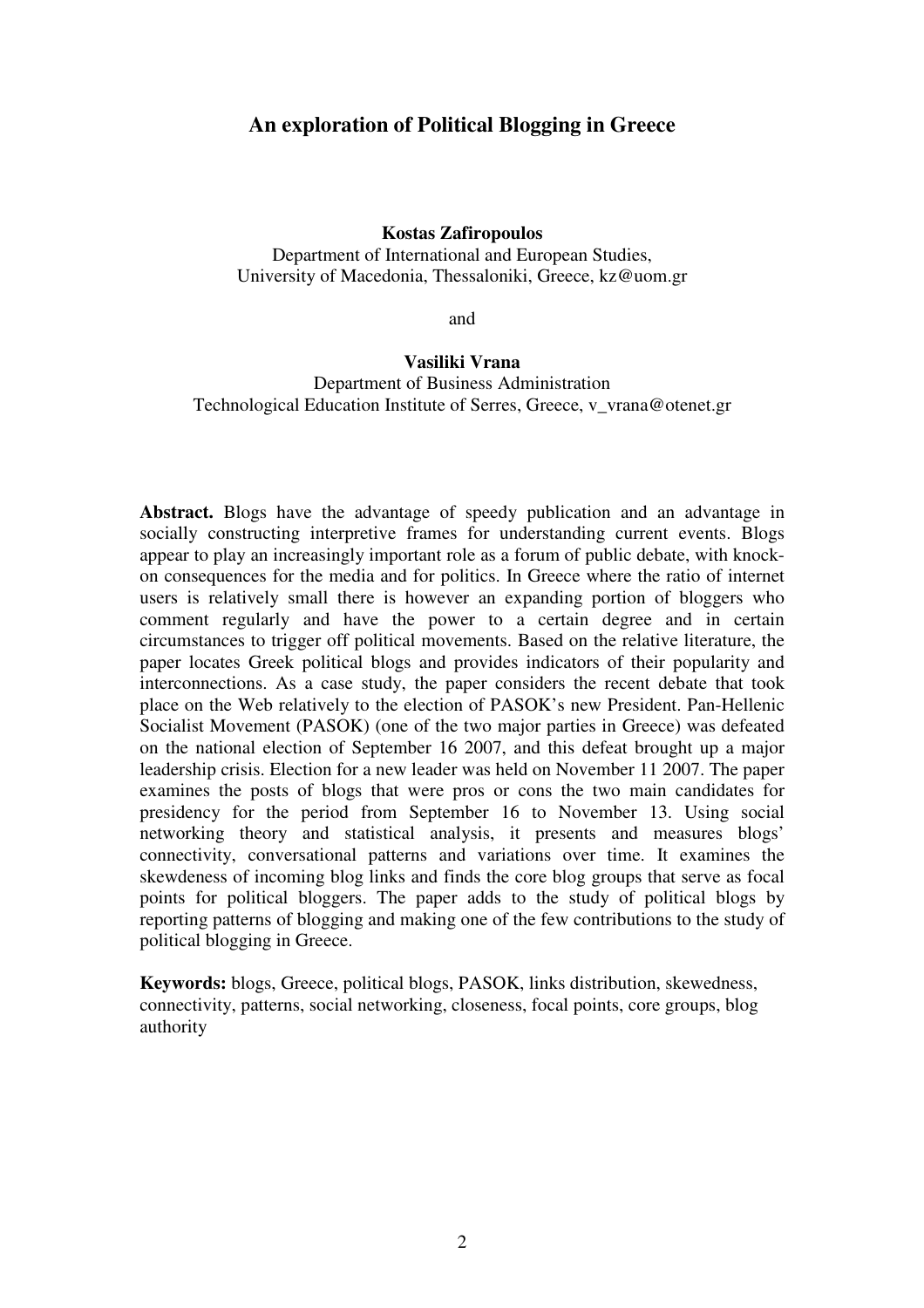## **An exploration of Political Blogging in Greece**

#### **Introduction**

Drezner and Farrell (2004, p. 5) defined weblogs as "A web page with minimal to no external editing, providing on-line commentary, periodically updated and presented in reverse chronological order, with hyperlinks to other online sources". Blogs can take a number of forms and tend to have a number of characteristics in common, such as: being set up to display blog postings in reverse-chronological order or with their content arranged by subject; each entry has a timestamp so that the reader knows when it was posted; being updated regularly with new material; providing a personal viewpoint; give their readers an opportunity to comment on blog postings, or to contact the author directly (Pedley, 2005).

Blogs help self-expression and self-empowerment (Blood, 2002). In the business world, blogs are considered as environments for knowledge sharing (Festa, 2003), a "magic" formula for corporate communication (Jüch and Stobbe, 2005), a potential for future profit (Lu and Hsiao, 2007) and a new way to reach potential customers (Hsu and Lin, 2008). Librarian blogs serve as new information channels both for the library and information science community and for the general public (Bar-Ilan, 2007). In education, blogs can help students to share their learning experiences, express their thoughts to the instructor (Maag, 2005) and enhance their studies (Kim et al., in press). Journalists regard blogs as alternative sources of news and public opinion (Lasica, 2001). In the political context, blogs as possessing a "social-transformative, democratizing potential" claimed Herring et al. (2004) and Walker (2007) called blogs "a soapbox" and highlighted their attractiveness for voicing political messages.

Nowadays, blogging tools provide enhanced features for between-blog interactivity; thus promoting the creation of social networks among bloggers (Du and Wagner, 2006). Williams & Jacobs (2004) recognized interactivity as the key to the success of social network systems such as blogs. Interactivity between blogs take two forms. The first form is that of a "blogroll" that many bloggers maintain. It is a list of blogs that bloggers frequently read or especially admire. The second form, is achieved by expressing their thoughts by posting comments to entries (Drezner and Farrell, 2004; Mishne & Glance, 2006). Posts commenting on posts are a key form of information exchange in the blogosphere. Drezner and Farrell (2004) highlighted the fact that links and page views are the currency of the blogoshpere.

Forty percent of the Greek population uses Internet. Percentages are higher among young people and men. Search for information, sending emails, downloading, playing games, chatting, and online buying are the reasons for using internet. Using a sample of 1367 bloggers (Karampasis, 2007, http://ereuna.wordpress.com/), found out that blogging started to expand during 2002-2003 in Greece. There exist 9510 blogs written in Greek, but only 4639 of them are active. The average Greek blogger is around 30, with college education. S(he) uses DSL connection. Blogs receive less than 100 visits daily, while they do not have any advertisements and they discuss multiple subjects. Bloggers are 64% male. 65% of the bloggers live in Athens (53.1%) and Thessaloniki (12.4%). Eleven percent is residents of abroad. Motives for blogging are keeping a diary, experimenting, taking action while being anonymous,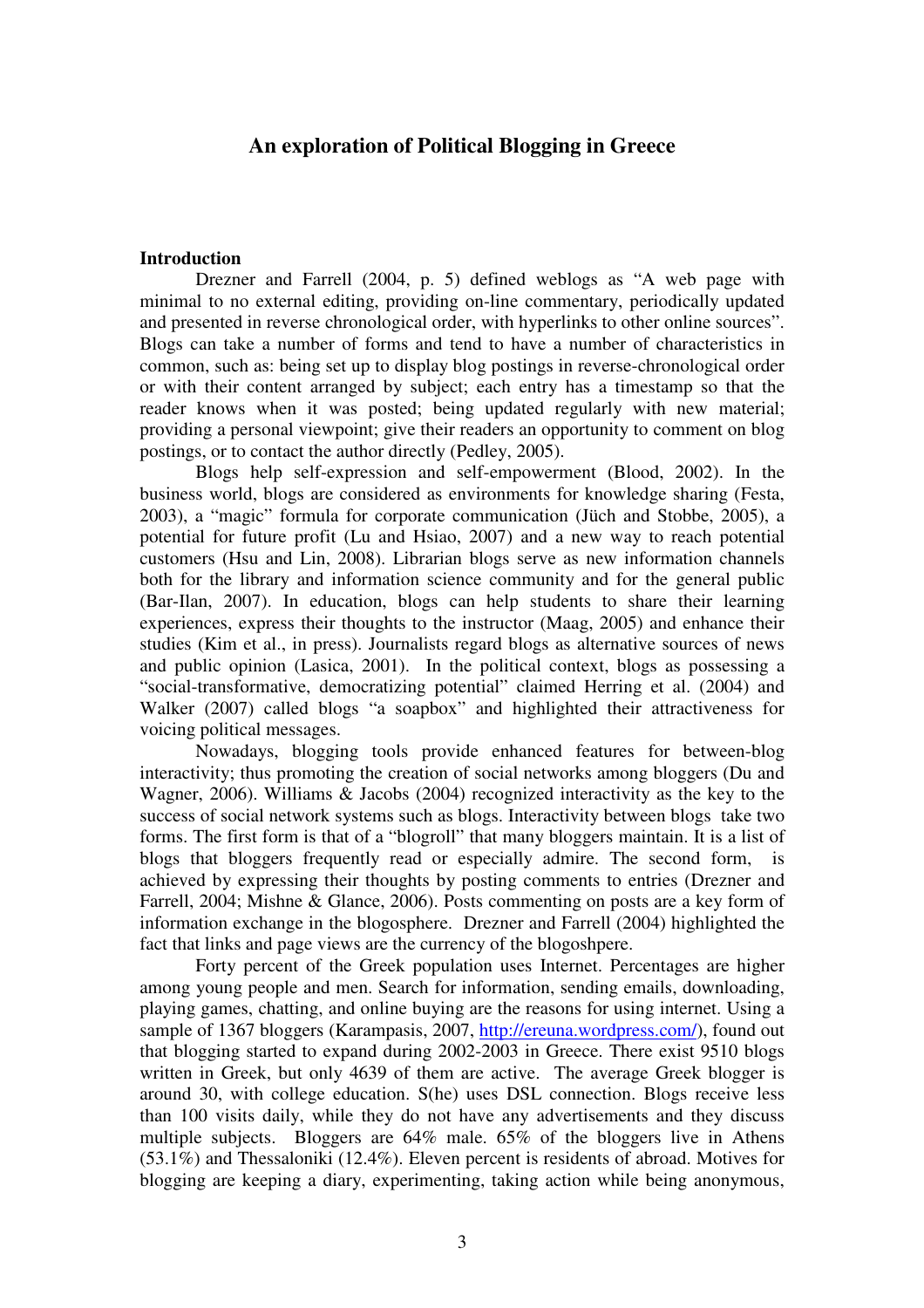creation of a community. Personal interests, art and culture, and entertainment are the main subjects throughout Greek blogs. News and politics blogs are rarer. Thirty eight percent of the bloggers consider blogging to be a form of journalism, while 51% does not.

The paper aims to describe basic characteristics of political blogging in Greece using at large their quantitative properties. It examines the posts of blogs that were pros or cons the two main candidates of the election for presidency of Pan-Hellenic Socialist Movement (PASOK) for the period from September 16 to November 13. Blogs connectivity, closeness, variations over time and skewedness of the blog incoming links distribution are the main characteristics of this investigation.

## **Political Blogging**

Βlogs have been seen a good way of circulating new ideas (Baker and Green, 2005) and featured in articles regarding their political activism and influence (Su et al., 2005). "The interest within the political sphere on bloggers is that they are a potential alternative to the traditional media as gatekeepers of information and news" mentioned Pedley (2005, p.295). Johnson and Kaye (2004) claimed that weblogs were viewed, by web users, as a credible source which provided depth and thoughtful analysis and based on this Jackson (2006: p.295) suggest that "during an election campaign a weblog is a mean for a party to promulgate its policies through a virtual network of political bloggers". Talking more generally, Trammell et al. (2006) noted that blogs are a popular tool for politicians to campaign and reach out to their constituency and Graf and Darr(2004) that blogs appear to play an increasingly important role as a forum of public debate, with knock-on consequences for the media and for politics.

Commenting on political blogs into American politics Graf (2006) wrote: "In just a few years they have become a finger in the eye of the mainstream media and a closely watched forum of political debate. Political blogs have exposed lapses in mainstream media coverage, chastened reporters with the fear of an angry online response to sensitive stories, and at times set the media agenda. Political blogs have also been influential in raising money for political candidates and pushing select races into the national spotlight". Investigating political blogs for campaigns, Garrett (2004) [in Trammell et al (2006)] mentioned that bloggers write posts in a personal voice, update the blogs several times a day, encourage and moderate comments, offer hyperlinks to internal and external sources, and other blogs, and call the readers into action. As far as, visitors of political blogs in USA, is concerned, Bloom (2003) mentioned that a high percentage are political reporters, politicians and policy makers: key opinion formers. Taking this in to consideration Jackson (2006, p.296) mentioned: "This can give political bloggers a disproportionate influence, based on the type of blog visitor, and not just the number of blog visitors. Therefore, elite bloggers can act as a "focal point" encouraging influential visitors to congregate around them. To influence the news, political and policy agenda, political actors need to attract an "A" list audience to their weblog". It was, Drezner and Farrell (2004) who found out that even though there are over a million bloggers, posting thousands of new items daily, the median blogger has almost no political influence as measured by traffic or hyperlinks and they highlighted "This is because the distribution of weblinks and traffic is heavily skewed, with a few bloggers commanding most of the attention. This distribution parallels the one observed for political websites in general.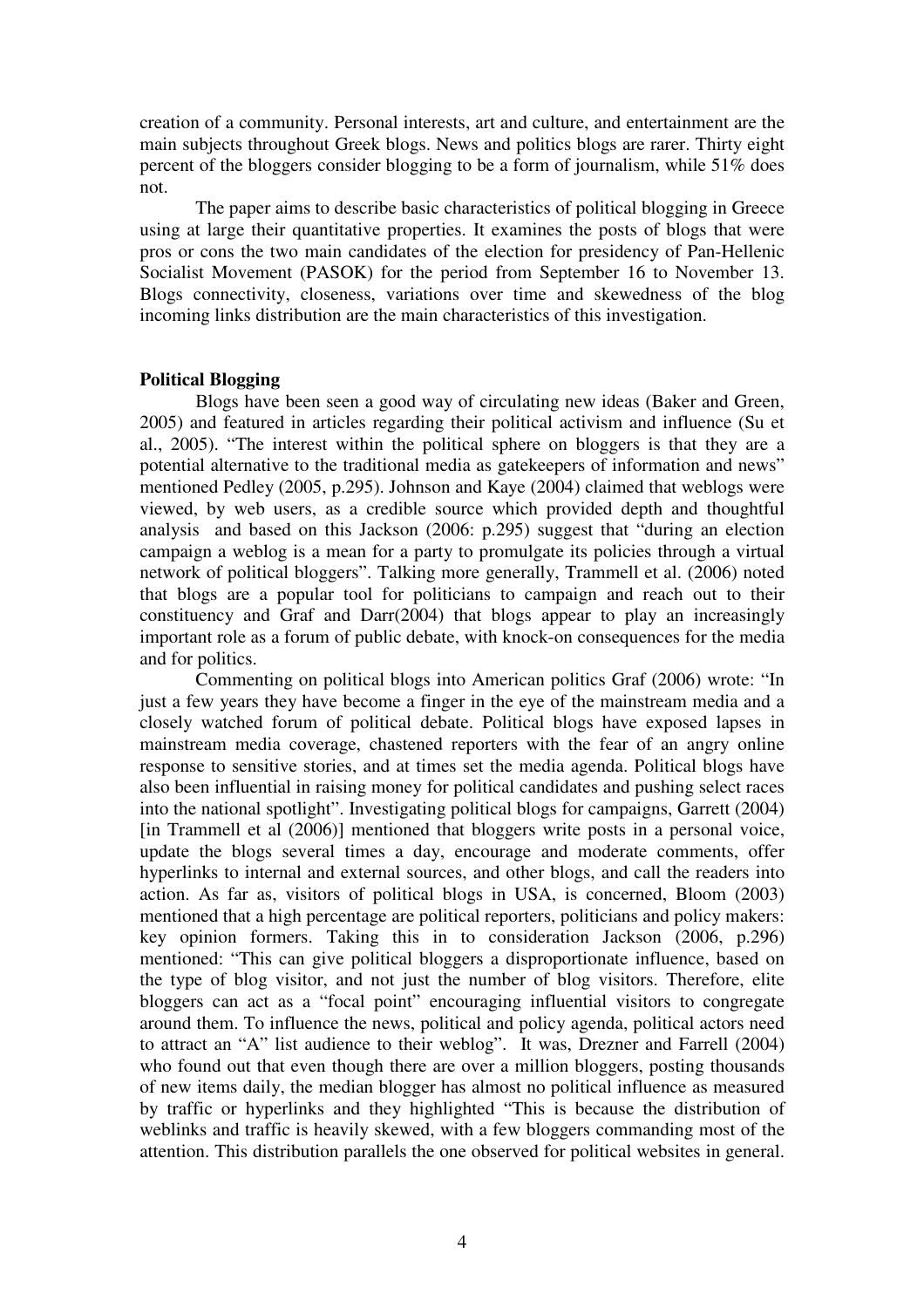Because of this distribution, a few "elite" blogs can operate as both an information aggregator and as a "summary statistic" for the blogoshpere" (p. 4).

The most reliable way to gain traffic to a blog is through a link on another weblog (Blood, 2002). In that way "blogs with large numbers of incoming links offer both a means of filtering interesting blog posts from less interesting ones, and a focal point at which bloggers with interesting posts, and potential readers of these posts can coordinate"( Drezner and Farrell, 2004 p.13). Less prominent bloggers contact one of the large 'focal point' blogs, to publicize their post when they have an interesting piece of information or point of view that is relevant to a political controversy. On the one hand this lead the readers to 'focal point' blogs, as they know that they will find links to many interesting stories, and on the other hand bloggers to send posts to focal point blogs as they know that they are likely to find more readers. Based on this and the lognormal distribution of weblogs, in a given a political issue, the media only needs to look at the top blogs to obtain a "summary statistic" about the distribution of opinions (Drezner and Farrell). In this vein Adamic and Glance (2005, p.2) noted: "Because of bloggers' ability to identify and frame breaking news, many mainstream media sources keep a close eye on the best known political blogs".

#### **Methodology**

The paper aims to describe basic characteristics of political blogging in Greece using at large their quantitative properties. It uses technorati.com to track Greek political blogs and provide indicators of their popularity and interconnections. As a case study, the paper considers the recent debate that took place on the Web relatively to the election of PASOK's new President. Pan-Hellenic Socialist Movement (PASOK) (one of the two major parties in Greece), under Georgos Papandreou's leadership, was defeated on the national election of September 16 2007, and this defeat brought up a major leadership crisis. Election for a new leader was held on November 11 2007. The paper examines the posts of blogs that were pros or cons the two main candidates for presidency for the period from September 16 to November 13. Technorati.com search engine is used to search for all blog posts that link to the sites or blogs of the two main candidates for presidency of PASOK, G. Papandreou and E. Venizelos, for the period 16/9 – 13/11/2007. It presents and measures blogs' connectivity, conversational patterns and variations over time. The paper adds to the study of political blogs by reporting patterns of blogging and making one of the few contributions to the study of political blogging in Greece. The study uses Social Networking theory to present and study blogs. Blogs connectivity, closeness and variations over time are the main characteristics of this investigation. In addition, the paper discusses skewedness of the blog incoming links distribution and how this is affecting the formation of central or core blog groups, which serve as "focal point" blogs (Drezner and Farrell, 2004).

Multidimensional scaling and Hierarchical Cluster Analysis are used to explore blog patterns regarding connectivity. Also, the paper uses measures of closeness of core groups in order to examine whether blog groups political affiliation is reflected to blogs interconnections.

### **Findings**

Through the search via technorati.com, 142 blogs were found. Figure 1 presents the variations over time for blog posts linking to Papandreou's (the former,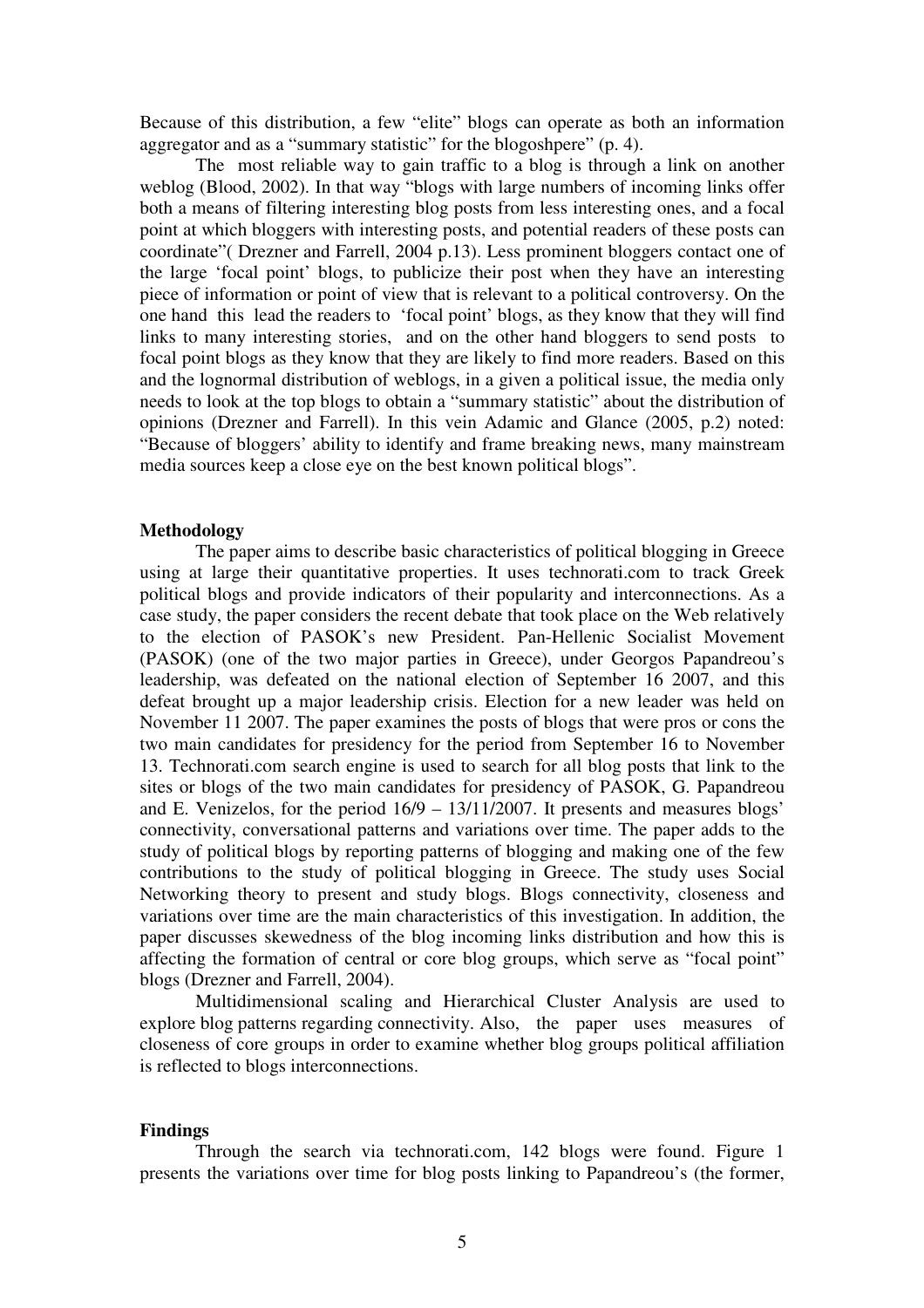and current, president of the party) site/blog. Figure 2 presents the variations over time for blog posts linking to Venizelos' site/blog. Posts linking to Papandreou are more uniformly distributed. However, the distribution of blog posts linking to Venizelos is more interesting. The discussion about the new contender attracted more attention from bloggers and Venizelos was criticised and discussed widely. This is the reason that the blog posts present a higher density in the left side of their distribution, reflecting the discussion at the beginning of the re-election period.



Figure 1. Variations over time for blog posts linking to Papandreou site/blog.



**Figure 2.** Variations over time for blog posts linking to Venizelos site/blog.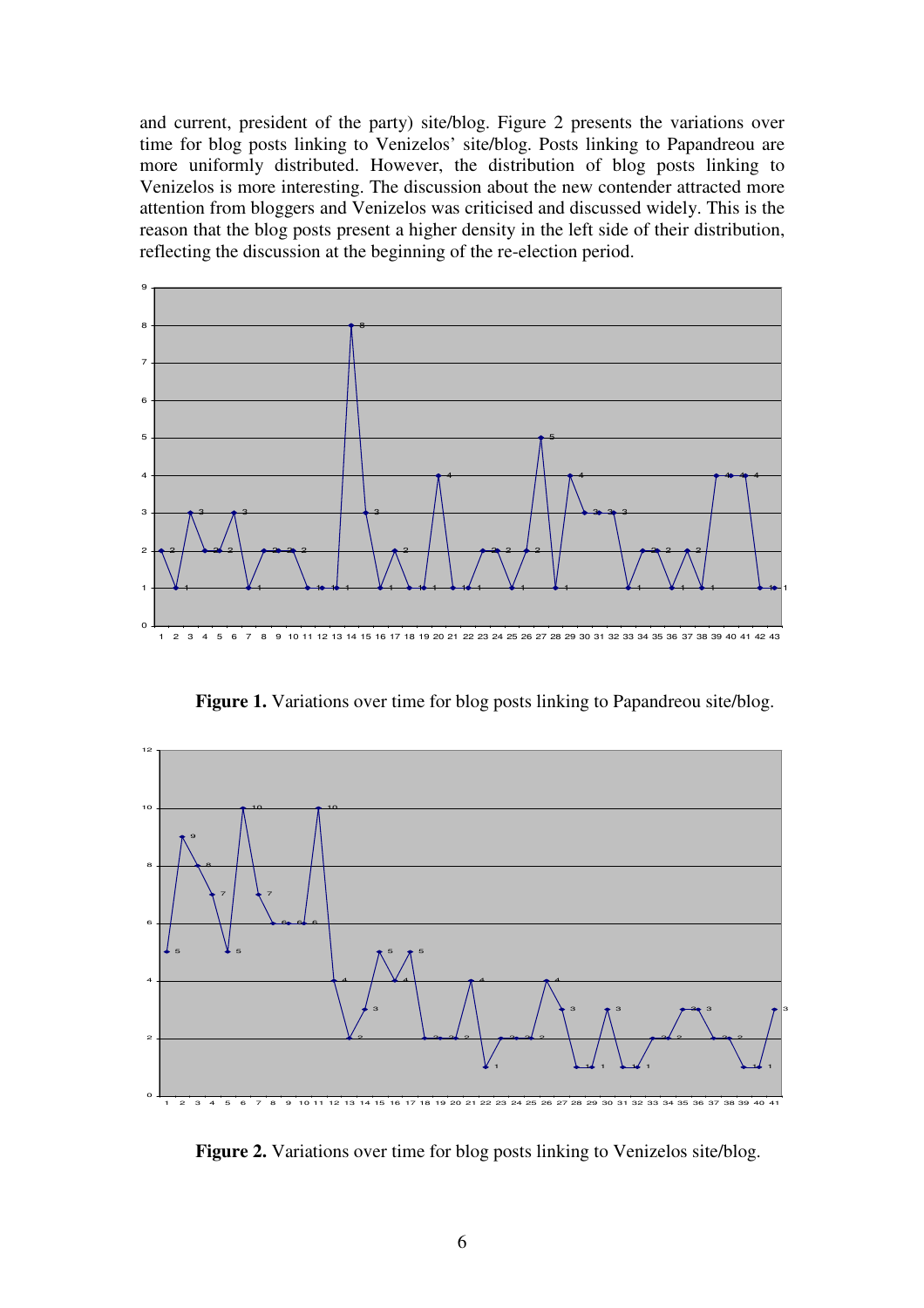In order to explore the connectivity patterns of political blogs, the paper uses the social networking theory. The next step involves the presentation of the 142 blogs using a graph. UCINET 6.0 for Windows is used for this presentation. Figure 3 presents the interconnections of the 142 blogs. As Drezner and Farrell (2004 p.13) mention "Blogs with large numbers of incoming links offer both a means of filtering interesting blog posts from less interesting ones, and a focal point at which bloggers with interesting posts, and potential readers of these posts can coordinate. When less prominent bloggers have an interesting piece of information or point of view that is relevant to a political controversy, they will usually post this on their own blogs. However, they will also often have an incentive to contact one of the large 'focal point' blogs, to publicize their post. The latter may post on the issue with a hyperlink back to the original blog, if the story or point of view is interesting enough, so that the originator of the piece of information receives more readers. In this manner, bloggers with fewer links function as "fire alarms" for focal point blogs, providing new information and links". Also they mention that: "We note that this implies that even while focal point blogs play a crucial mediating role, smaller blogs may sometimes have very substantial political impact by bringing information to the attention of focal blogs" (Drezner and Farrell, 2004 p.13). This paper argues that "focal point" blogs are recognized as authority blogs by the bloggers community and they may serve as the blogs cores where the interesting and informational discussion is taking place. This property can be used to limit the analysis only to these blogs, excluding in this way other blogs which might be considered to have limited interconnections with other blogs or they are isolated. This property is a consequence of the skewed distribution of links, also mentioned by Drezner and Farrell (2004); only few blogs have a very big number of incoming links while the rest, the majority of blogs, have only a small number of incoming links.

 To test whether this hypothesis holds for political blogging in Greece, this paper examines the distribution of incoming links to the 142 blogs of the study. To measure incoming links for a blog, the paper calculates the percentage of the 142 blogs that link to it. For example, a percentage of 10% for a specific blog means that nearly 14 out of 142 blogs link to it. Figure 3 presents the histogram of incoming links for the 142 blogs. Most of the blogs have a very small number of incoming links, while only a few blogs have a big number of incoming links. In any case, the percentage of incoming links does not exceed 17%. Blogs have a very low degree of interconnectivity and this is due mainly to the fact that most blogs are constructed in an "amateur" fashion or they were built just for campaigning the two main candidates. Figure 4 presents similar findings. It presents blog ranks according to incoming links (1 being the highest linked blog) versus the percentage of incoming links. From both Figure 3 and Figure 4 it is obvious that there exist a skewed distribution, which implies that only a few blogs gather the highest number of incoming links. This finding provides evidence that Drezner and Farrell's (2004) argument about the skewedness of incoming links distribution holds true.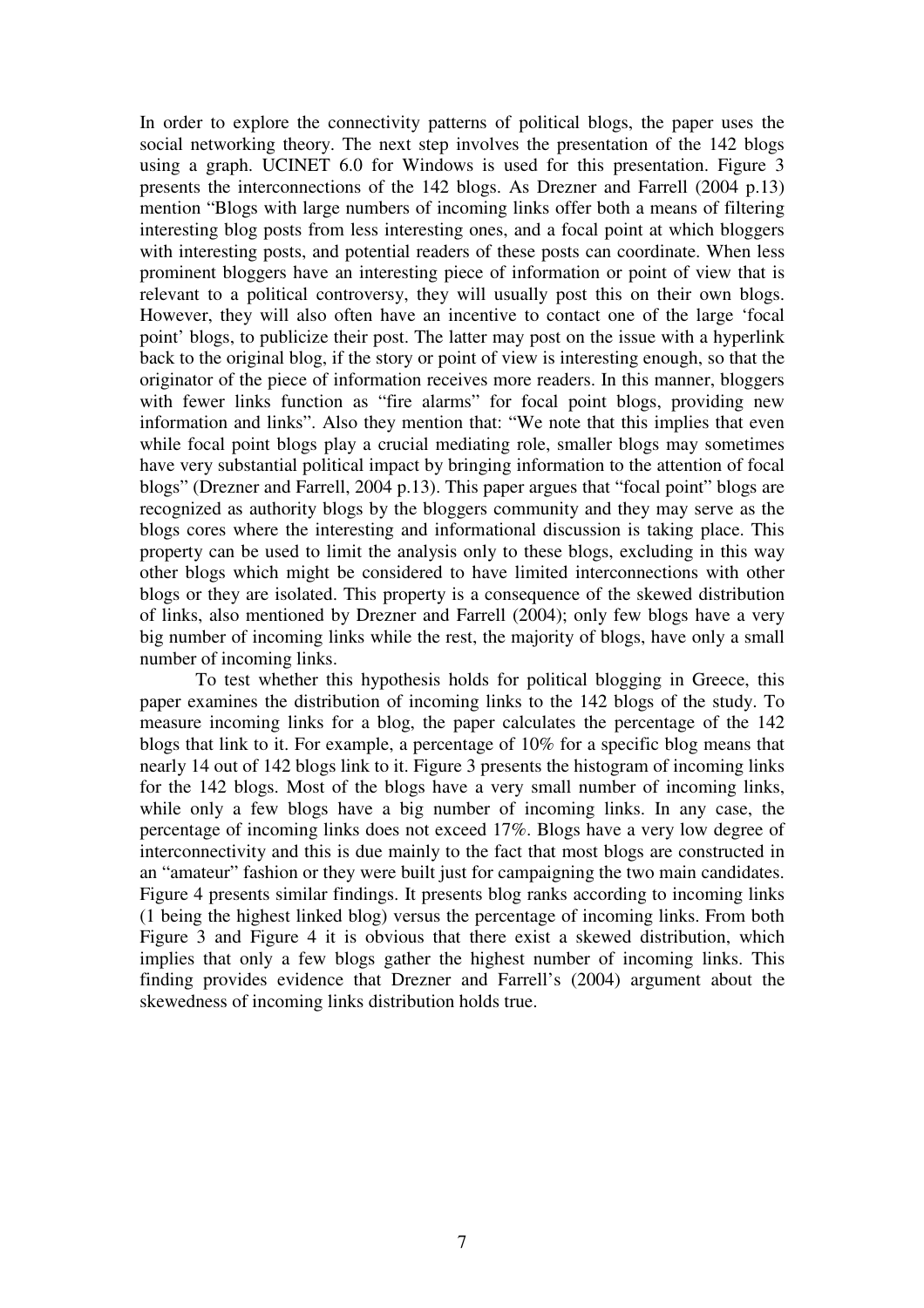

**Figure 3.** Histogram of percentages of incoming links for the 142 blogs.



Figure 4. Ranks of the 142 blogs vs percentages of incoming links (% out of 142).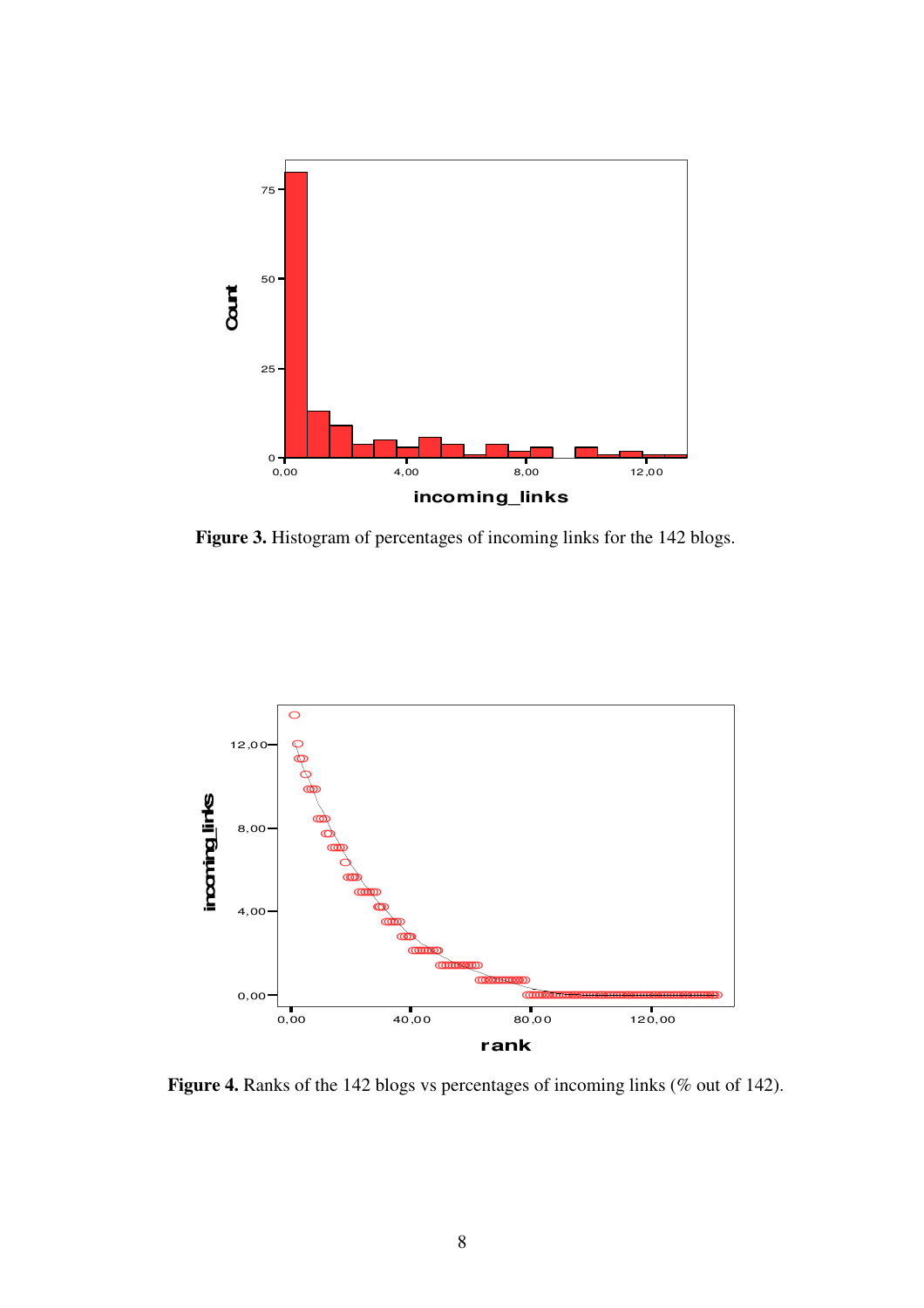

Figure 5. Blogs interconnections according to incoming links from blog rolls.

 The next step involves the construction of a blog interconnection graph. It is a directed graph where blogs are noted as nodes and incoming links as directed arrows (Figure 5). One can notice that there exist a central area of the graph where it seems that two core networks are formed, which they gather most of the incoming links. To describe this situation explicitly, statistical analysis using Multidimensional Scaling (Stress=0.03039), followed by Hierarchical Cluster Analysis is performed. It results to the formation of three groups (clusters) of blogs regarding incoming links. These groups of blogs are described in Table 1.

| $\sigma$ $\sigma$ $\sim$ $\sigma$       |                               |                    |  |  |
|-----------------------------------------|-------------------------------|--------------------|--|--|
|                                         | Affiliation                   | Mean percentage of |  |  |
|                                         |                               | incoming links     |  |  |
| Group 1 (6 blogs)                       | Pro Papandreou                | 10%                |  |  |
| Group 2 (17 blogs)                      | Non political, political but  | $7\%$              |  |  |
|                                         | with no PASOK                 |                    |  |  |
|                                         | affiliation, critical to both |                    |  |  |
|                                         | candidates and especially     |                    |  |  |
|                                         | to Venizelos                  |                    |  |  |
| Group $3(119 \text{�} \cdot \text{bb})$ | All the rest of the blogs     | 1%                 |  |  |

**Table 1.** Blog groups description.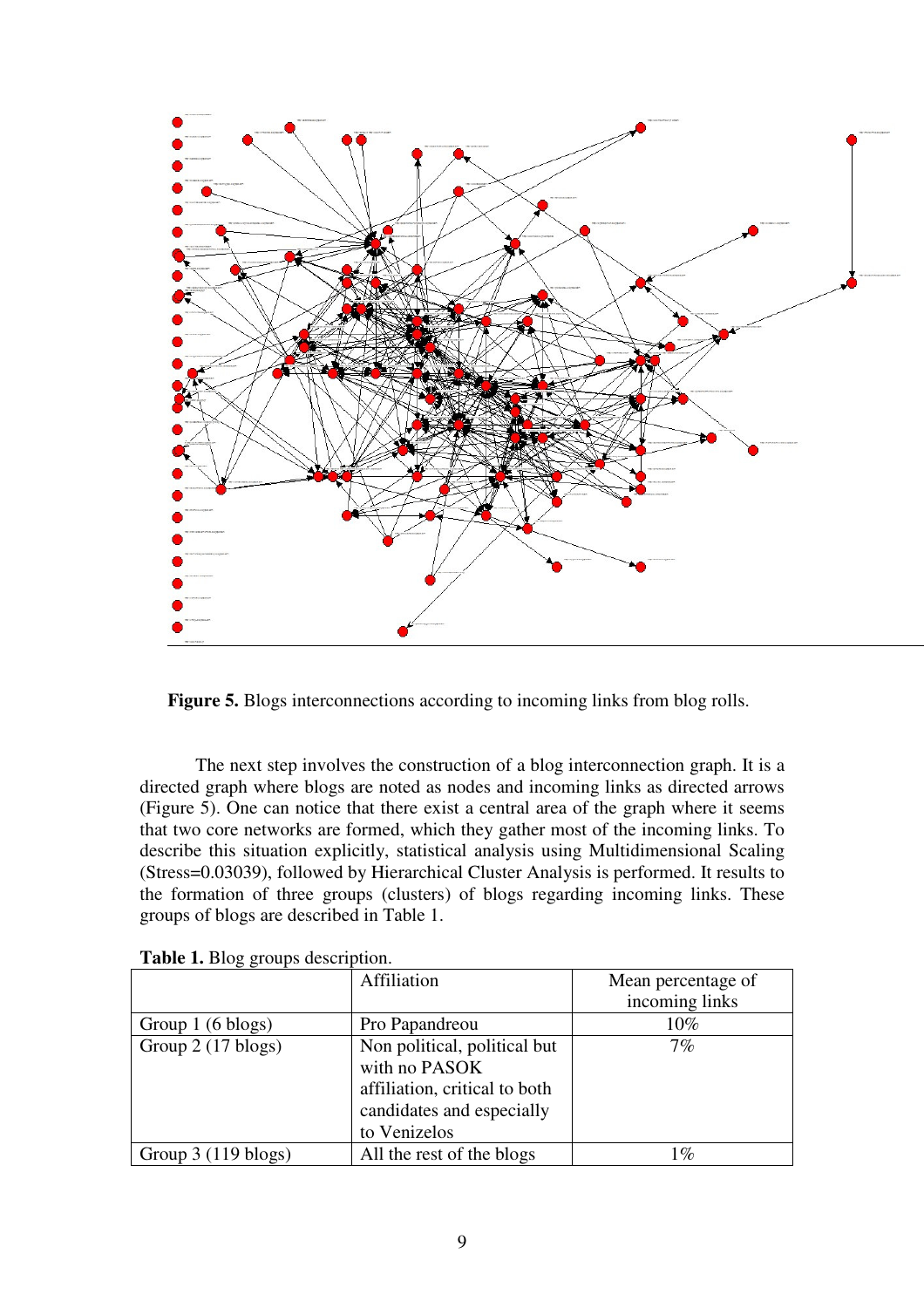From Table 1 it is clear that Group 1 contains blogs, which are pro Papandreou. Their administrator is mainly a member of PASOK. The average percentage of blogs (in 142 total) linking to this Group is 10%. Group 2 consists of non political, non PASOK though political, or critical blogs to both candidates. The average percentage of incoming links is 7%. In conclusion, the average percentage of incoming links is relatively low to both groups. The large number of non-political blogs, or the temporary character by means that they were constructed for campaign reasons, or the "amateur" fashion of constructing a blog may serve as reasons for this. Groups 3 contain all the rest of the blogs. They have a very small number of incoming links (1%) and they are distinguished from the two core Groups. Formation of groups is a finding, which is also compatible with those founded by Drezner and Farrell's  $(2004)$ .

Further, the analysis searches for "closeness" of the core groups (Groups 1 and 2). "Closeness" describes the property of a group of blogs where on the one hand, there exist a large number of interconnections of blogs within the group, and on the other hand, there exists only a small number of links between blogs of this particular group and any other group of blogs. In the present study, this means that there exists a large number of interconnections within Group 1 and Group 2, but only a small number of links between blogs of Group 1 linking to blogs of Group 2 and vice versa. Table 2 presents the mean percentages of links within each core group linking to Group 1 or Group 2. For each blog, the percentage of incoming links is calculated. Then the average percentage for each core group is obtained. Table 2 shows that the average blog of Group 1 is linked by 55.6% of the blogs of Group 1, while the average blog of Group 2 is linked by only 11.76% of the blogs of Group 1. On the other hand, the average blog in Group 2 is linked by 25% of the blogs of Group 2 and by 16.7% of Group 1. Group1 exhibits a higher degree of closeness, while Group 2 presents low degrees of linkage to both groups of blogs.

Table 3 goes a step further since it presents the percentages of degree of connection within each core group and between them as well. Two groups are in "connection" if any blog of one group links to any blog of the other. Degree of connection for a group can be calculated as the percentage of blogs linking to any blog of it. From Table 3 it is clear that 83.3% of blogs in Group 1 are linked by at least one blog of Group 1. Half of the blogs of Group 2 are linked by at least one of the blogs of Group 1 and half of the blogs from both Group 1 and 2 are linked by at least one blog from Group 1. On the other hand, 76.5% of the blogs of Group 2 are linked by blogs of Group 2, 23.5% of the blogs of Group 2 are linked by blogs from Group 1 and 23.5% of blogs from both groups are linked by blogs from Group 2.

In conclusion, the two core groups are characterized by a high degree of closeness, yet there exist enough interconnections between the two groups. Closeness is significant but not absolute.

| <b>Table 2.</b> Mean percentages of links within each group linking to blogs of Groups 1 |  |  |
|------------------------------------------------------------------------------------------|--|--|
| and $2$ .                                                                                |  |  |

|                                        | Group 1 (6 blogs) | Group $2(17 \text{�} \log \frac{1}{2})$ |
|----------------------------------------|-------------------|-----------------------------------------|
| Group 1 (6 blogs)                      | 55.6%             | 11.76                                   |
| Group $2(17 \text{�} \log s)$          | $16.7\%$          | 25%                                     |
| Group $3(119 \text{�} \cdot \text{y})$ | $7.5\%$           | $4\%$                                   |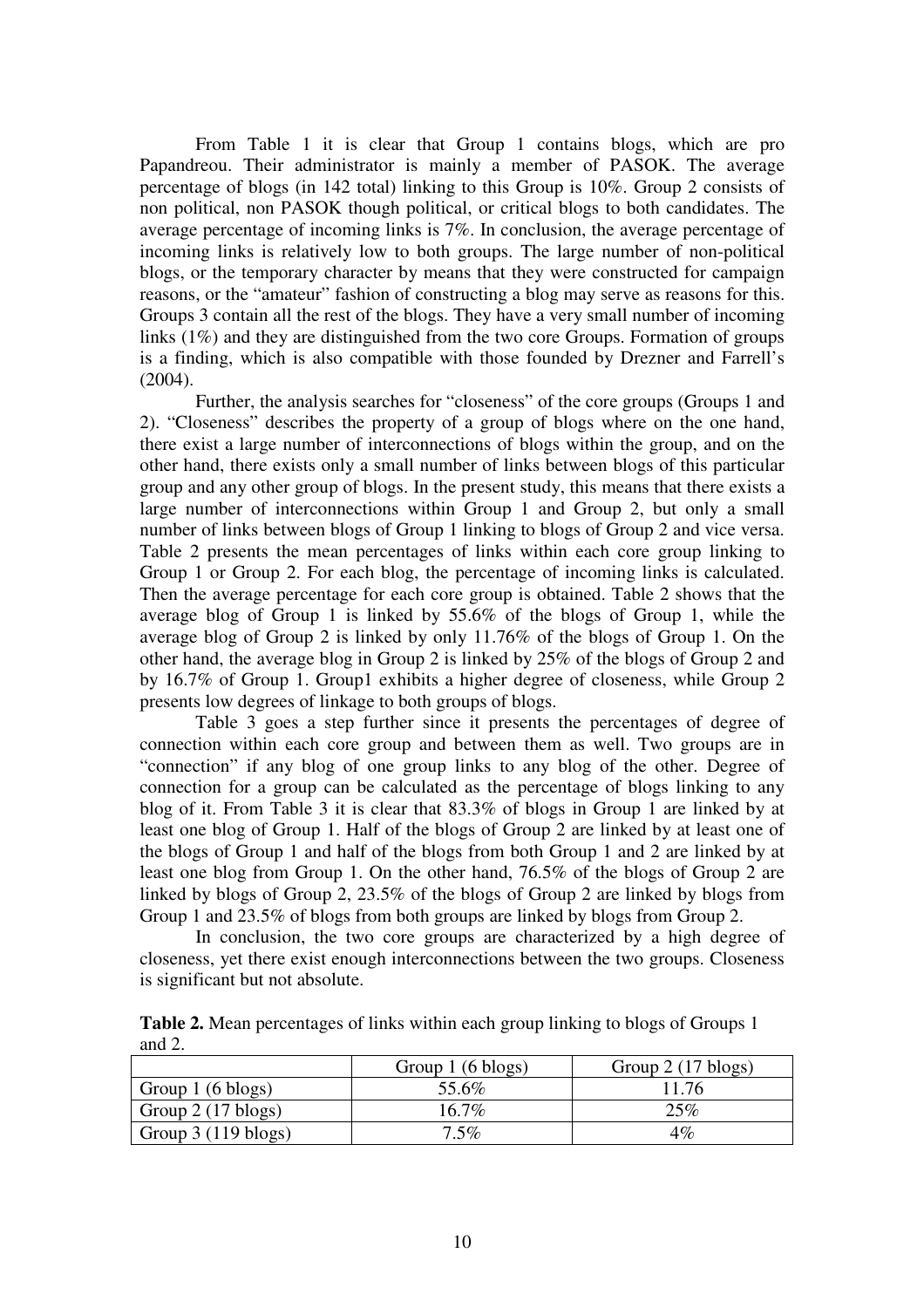|                                         | Group 1 | Group 2 | Both Groups 1 and |  |  |
|-----------------------------------------|---------|---------|-------------------|--|--|
|                                         |         |         |                   |  |  |
| Group 1 (6 blogs)                       | 83.3%   | 50%     | 50%               |  |  |
| Group $2(17 \text{�} \log s)$           | 23.5%   | 76.5%   | 23.5%             |  |  |
| Group $3(119 \text{�} \cdot \text{bb})$ | 19.5%   | 27.1%   | $11\%$            |  |  |

**Table 3.** Degrees of "connections" to Groups 1 and 2.

## **Conclusions**

Political blogging in Greece, although limited, conforms to the characteristics described in the literature regarding political blogging. Political discussion through blogs is influencing media but also they influence it as well. As Drezner and Farrell (2004) conclude that blogs may frame political debates and create "focal points" for the media as a whole. In this way, blogs sometimes have real political consequences, given the relatively low number of blog readers in the overall population. Skewedness of incoming links distribution and the formation of core blog groups may be used to explain the importance that some blogs have on the provision of information and discussion. Empirical evidence from Drezner and Farrell (2004) is also reproduced in the present analysis. Greek political blogs act within a social network of blogs, which form authority core groups where the discussion is taking place. These core blog groups provide citizens' opinions and attitudes, which are taken into consideration by media. Recently, for example, there are plenty of published articles in Greek newspapers, referring blog posts.

 Political affiliation is partly reflected on the formation of blog core groups. Because of this, it is easier for citizens to coordinate and find out were the interesting debate is taking place.

 This paper made an effort to describe the mathematical properties of political blogging in Greece, by means of connectivity and closeness. It strived to apply recent advances in political blogging research, being one of the few relative studies in Greece.

#### **References**

- Adamic, L.and Glance N (2005). The Political Blogosphere and the 2004 U.S. Election: Divided They Blog. In proceedings *of the WWW-2005, workshop on the Weblogging Ecosystem* Retrieved from: http://www.blogpulse.com/ papers/2005/AdamicGlanceBlogWWW.pdf (15/2/2008)
- Baker, S. and Green, H. (2005). Blogs will change your business. *Business Week*, 3931:56-65, 5 February.
- Bar-Ilan, J. (2007). The use of Weblogs (blogs) by librarians and libraries to disseminate information*. Information Research* 12(4) paper 323. http://informationr.net/ir/12-4/paper323.html (6/4/2007)
- Blood, R. (2002). *The Weblog Handbook: Practical Advice on Creating and Maintaining Your Blog*. Cambridge MA: Perseus Publishing
- Bloom, J. (2003), The blogosphere: how a once-humble medium came to drive elite media discourse and influence public policy and elections, paper presented to the *American Political Science Association*, Philadelphia, PA, August.
- Drezner, D. and Farrell, H. (2004). The power and politics of blogs, paper presented at the *Annual Meeting of the American Political Science Association*,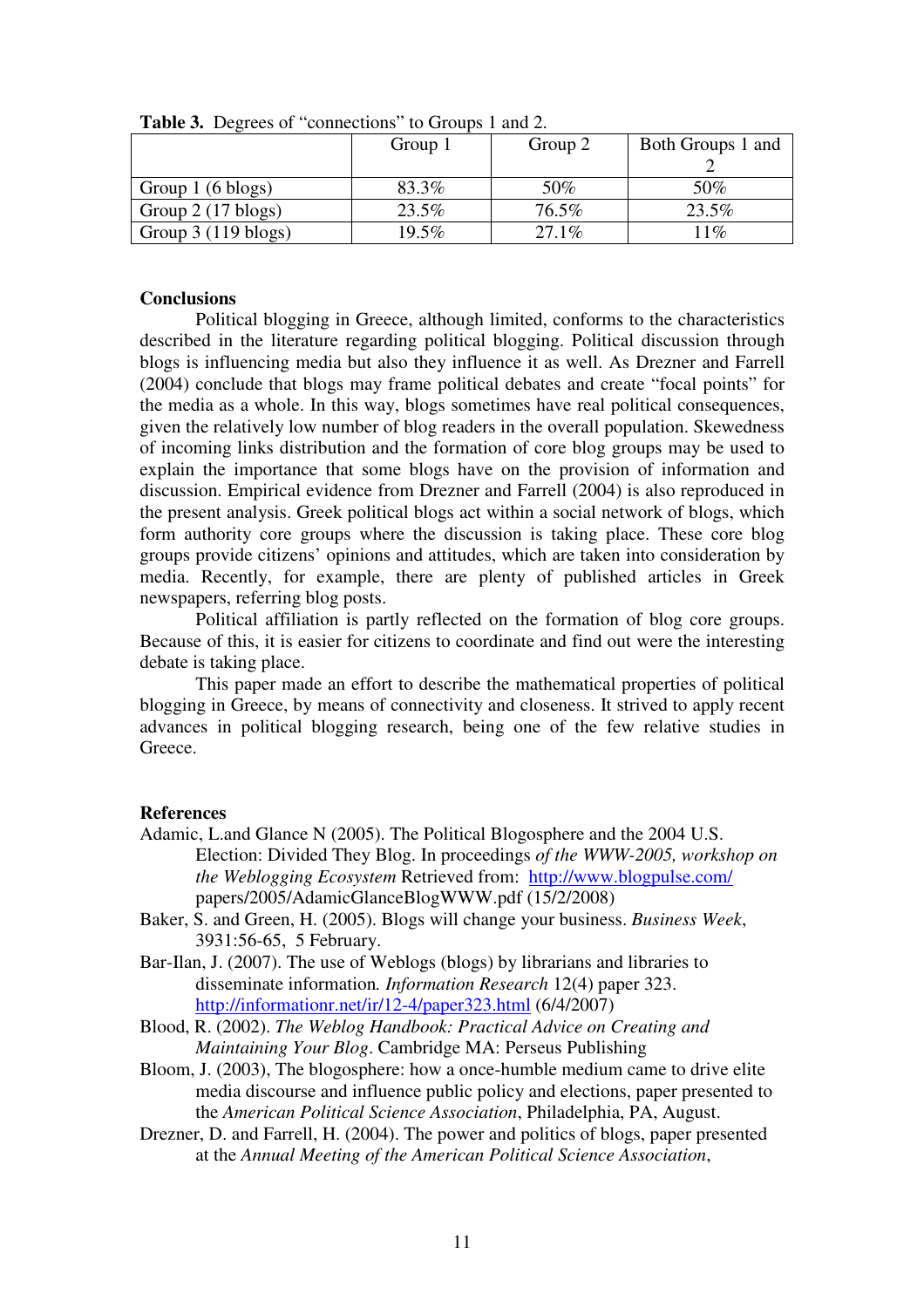Washington, DC, August. Retrieved from: http://www.utsc.utoronto.ca/ ~farrell/blogpaperfinal.pdf (31/3/2008)

- Du, H. and Wagner, C. (2006). Weblog success: Exploring the role of technology. International. *Journal of Human-Computer Studies* 64: 789–798
- Festa, P. (2003). Blogging comes to Harvard. *Newsmaker*. Retrieved from: http://news.com.com/2008-1082-985714.html?tag=fd\_nc\_1 (6/4/2008)
- Garrett, J. J. (2004). User experience analysis: Presidential campaign sites. *Report prepared for Adaptive Path*.
- Graf, J. (2006). The Audience for Political Blogs. New research on Blog Readership. GW's Institute for Politics, Democracy & the Internet. Retrieved from: http://www.ipdi.org/uploadedfiles/audience%20for%20political%20blogs.pdf (7/4/2008)
- Graf , J. and Darr, C. (2004). "Political Influentials Online in the 2004 Presidential Campaign," Institute for Politics, Democracy and the Internet, George Washington University, Washington, DC, February Retrieved from: http://www.ipdi.org/UploadedFiles/political%20influentials.pdf (1/3/2008)
- Herring, S. C., Scheidt, L. A., Bonus, S. and Wright, E. (2004). Bridging the gap: A genre analysis of weblogs. Proceedings *37th Annual HICSS Conference* 2004. Big Island, Hawaii
- Hsu, C-L. and Lin, C-C. (2008). Acceptance of blog usage: The roles of technology acceptance, social influence and knowledge sharing motivation. *Information & Management* 45: 65–74
- Jackson, N. (2006). Dipping their big toe into the blogoshpere. The use of weblogs by the political parties in the 2005 general election. *Aslib Proceedings: New Information Perspectives* 58(4):292-303
- Jüch, C. and Stobbe, A (2005). Blogs: The new magic formula for corporate communications? *Economics. Digital economy and structural change*, Deutsche Bank Research. No 53, 22 August.
- Kim, H-N (in press). The phenomenon of blogs and theoretical model of blog use in educational contexts. *Computers & Education*.
- Lasica, J. D. (2001). Blogging as a form of journalism. USC Annenberg Online Journalism Review. http://www.ojr.org/ojr/workplace/1017958873.php (16/3/2008).
- Lu, H-P. and Hsiao, K-L (2007). Understanding intention to continuously share information on weblogs. *Internet Research* 17(4): 345-361
- Maag, M. (2005). The potential use of ''Blogs" in nursing education. *CIN: Computers, Informatics, Nursing* 23:16–24.
- Mishne, G., and Glance, N. (2006). Leave a reply: An analysis of weblog comments. WWW 2006 : 22–26.
- Pedley, P (2005). International phenomenon? Amateur journalism? Legal minefield?
- Why information professionals cannot afford to ignore weblogs. *Business Information Review* 22(2): 95–100.
- Su, N-M, Wang, Y. and Mark G. (2005). Politics as Usual in the Blogosphere. *Proceedings of the 4th International Workshop on Social Intelligence Design (SID 2005)*
- Trammell K., Williams A., Postelnicu M. and Landreville K. (2006). Evolution of Online Campaigning: Increasing Interactivity in Candidate Web Sites and Blogs Through Text and Technical Features. *Mass Communication and Society* 9(1): 21 - 44